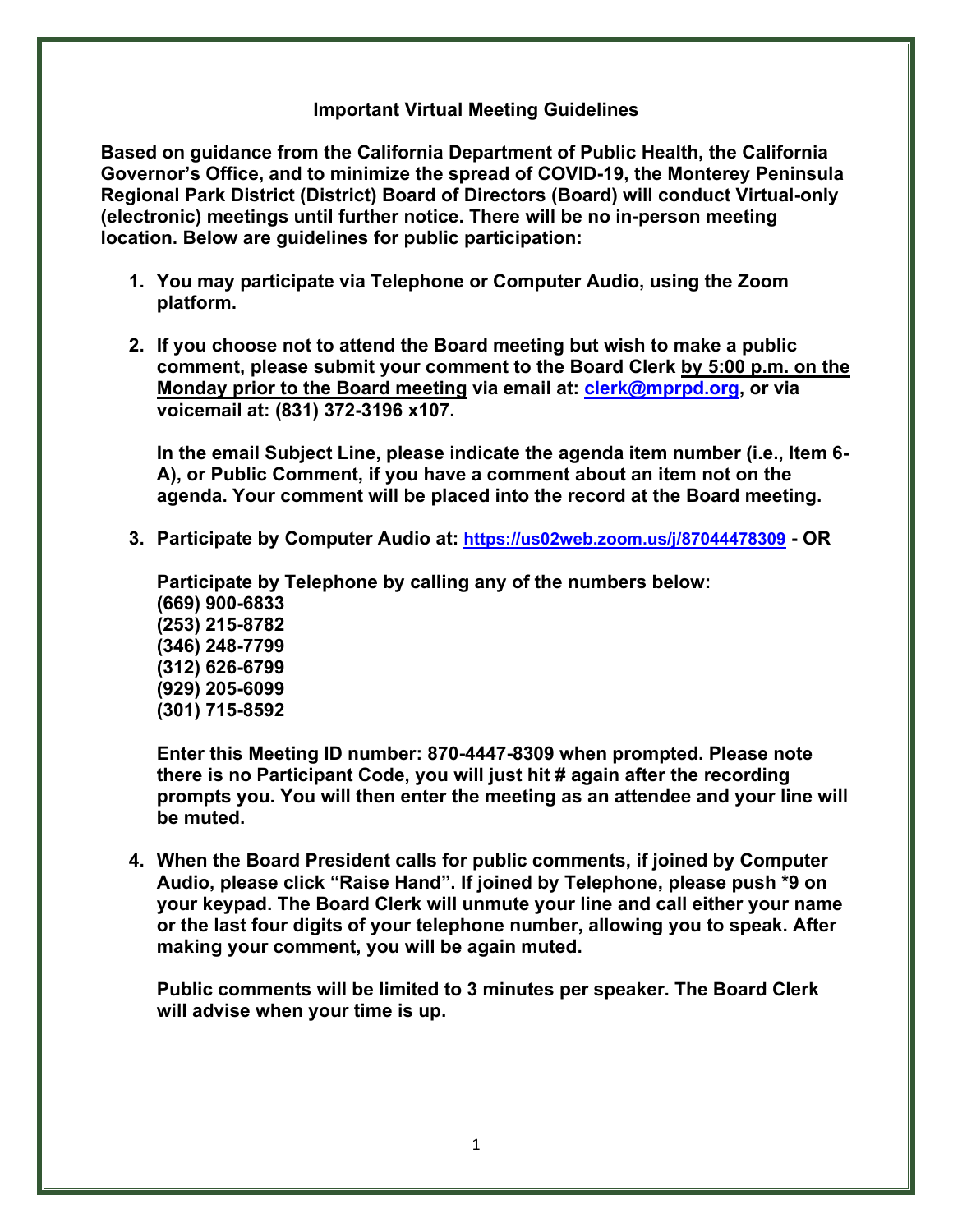# **MONTEREY PENINSULA REGIONAL PARK DISTRICT**  *Preserving and Protecting Parks and Open Space*



#### **BOARD OF DIRECTORS**

**Kelly Sorenson** - Marina, northern Fort Ord **(Ward 1) Shane Anderson** - Seaside, northern Sand City, southern Fort Ord **(Ward 2) Kevin Raskoff** - Monterey, Del Rey Oaks, southwest Seaside, southern Sand City **(Ward 3) Kathleen Lee** - Pacific Grove, New Monterey, northern Pebble Beach **(Ward 4) Monta Potter** - Carmel, Carmel Valley, Big Sur, southern Pebble Beach **(Ward 5)**

# **BOARD OF DIRECTORS MEETING AGENDA**

**Wednesday, June 1, 2022 at 6:30 p.m. Meeting will be held via live remote at:** <https://us02web.zoom.us/j/87044478309> **(669) 900-6833, ID: 870-4447-8309**

- **1) 6:30 p.m. Call to Order**
- **2) Roll Call**
- **3) Approval of Agenda**
- **4) Public Comments** *(The public may speak for a maximum of three minutes on any matter within the Board's jurisdiction that is not listed on the agenda. Please complete a speaker form and give it to the Board Clerk.*
- **5) Public Hearing** Review of the MPRPD Proposed Fiscal Year 2022-23 Budget, and Approval of Resolution #2022-11, Adopting the Budget for Fiscal Year 2022-23 *(S. Parker)*
- **6) Consent Items** *(Items on the Consent Calendar are routine and for which a staff recommendation has been prepared. There is no discussion of these items prior to the Board vote and items will be acted on in one motion, unless a member of the Board, staff, or public requests individual consideration. Motions in favor of adoption of the Consent Calendar are deemed to include a motion to waive the reading of any ordinance or resolution on the Consent Calendar. Public speakers are limited to three minutes.)*
	- A. Approval of May 4, 2022 Minutes *(S. Parker)*
	- B. Approval of Summary of Payments *(K. McCullough)*
	- C. Approval of Telework Policy *(S. Parker)*
- **7) Discussion/Action Items** *(Discussion items generally include a staff presentation or explanation and recommendation before Board discussion and vote. Public speakers are limited to three minutes.)*
	- A. Consider Prefunding Employer Pension Contributions in the CalPERS California Employer's Pension Prefunding Trust (CEPPT) *(K. McCullough)*
	- B. Approval to Amend Contract with Burleson Consulting Inc., A Terracon Company, for Implementation of the Marina Dunes Preserve Restoration Action and Pacific Gas and Electric plans *(J. Nelson)*